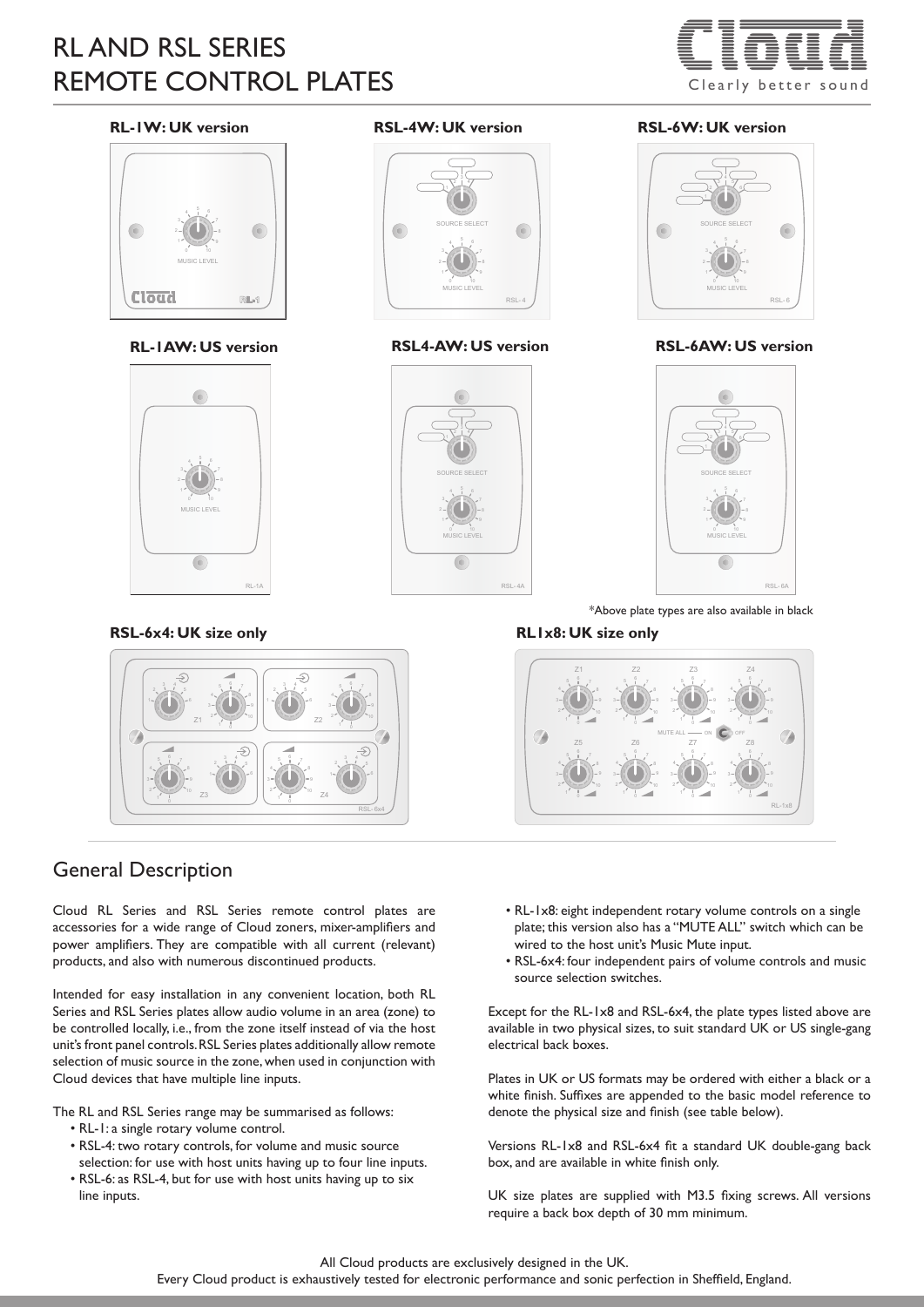

#### **RL and RSL Series Plates – key to range:**

| <b>MODEL</b>   | <b>FUNCTIONS</b>                                                                   | <b>PHYSICAL</b>       | <b>FINISH</b> |
|----------------|------------------------------------------------------------------------------------|-----------------------|---------------|
| $RL-IB$        | Volume only                                                                        | To fit UK back boxes  | Black         |
| <b>RL-IW</b>   |                                                                                    |                       | White         |
| <b>RL-IAB</b>  |                                                                                    | To fit US back boxes  | <b>Black</b>  |
| <b>RL-IAW</b>  |                                                                                    |                       | White         |
| <b>RSL-4B</b>  | Volume and music<br>source selection<br>(4 sources)                                | To fit UK back boxes  | <b>Black</b>  |
| RSL-4W         |                                                                                    |                       | White         |
| <b>RSL-4AB</b> |                                                                                    | To fit US back boxes  | <b>Black</b>  |
| <b>RSL-4AW</b> |                                                                                    |                       | White         |
| <b>RSL-6B</b>  | Volume and music<br>source selection<br>(6 sources)                                | To fit UK back boxes  | Black         |
| RSL-6W         |                                                                                    |                       | White         |
| <b>RSL-6AB</b> |                                                                                    | To fit US back boxes  | <b>Black</b>  |
| <b>RSL-6AW</b> |                                                                                    |                       | White         |
| $RL-1x8$       | 8 x volume controls                                                                |                       | White         |
| $RSL-6x4$      | $4 \times$ volume controls $+$<br>$4 \times$ music source<br>selection (6 sources) | UK double-gang plates | White         |

## **Connections**

The plates are easily wired to the host device's rear panel Remote Control port(s) using either single-core or twin-core screened cable, depending on plate type and model of host unit. Mating screw terminal connectors are provided with all Cloud host units. Within certain restrictions, it is possible to wire RL and RSL Series plates "in parallel" to two or more remote control ports of the host device. Please see the RL and RSL Series Installation Guide and Cloud Technical Notes at [www.cloud.co.uk](http://www.cloud.co.uk) for further information on this topic.

The sections of models RL-1x8 and RSL-6x4 are totally independent of each other: for wiring purposes, these models may be regarded as eight separate RL-1s or four separate RSL-6s respectively.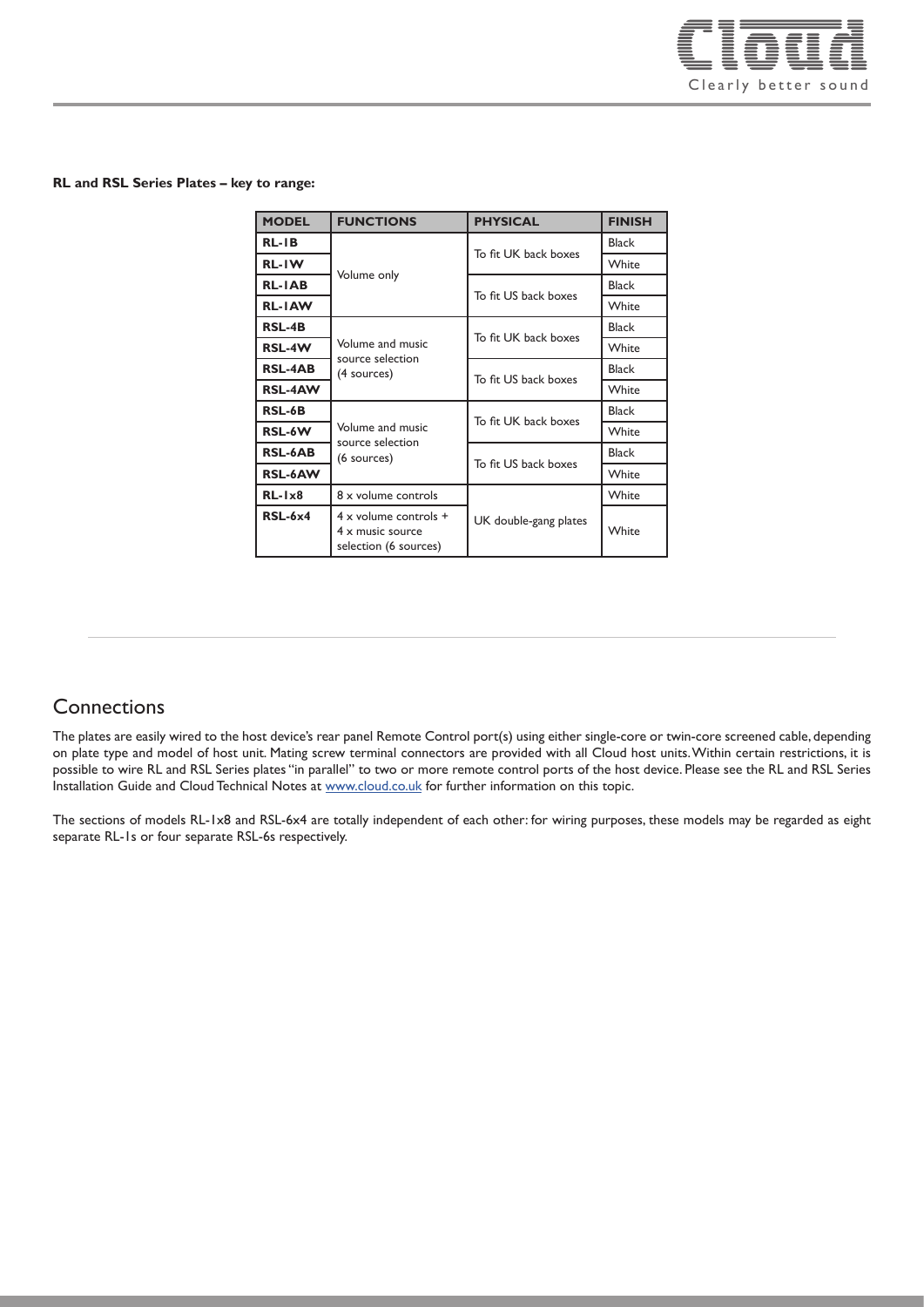

## Product compatibility

The table below summarises which current Cloud products are compatible with each type of plate. The "B" and "W" finish suffixes have been omitted as they are irrelevant here.

For older Cloud products, please consult the product's Installation Guide, [www.cloud.co.uk,](http://www.cloud.co.uk) or contact Cloud's Technical Dept.

| <b>PRODUCT</b>               | <b>RL-I/IA/Ix8</b>    | <b>RSL-4/4A</b> | <b>RSL-6/6A/6x4</b> |  |  |
|------------------------------|-----------------------|-----------------|---------------------|--|--|
| <b>Venue Zone Mixers</b>     |                       |                 |                     |  |  |
| Z4II/Z4MK3/Z4MK4             | $\sqrt{}$             |                 | $\sqrt{}$           |  |  |
| Z8II/Z8MK3/Z8MK4             | $\sqrt{2}$            |                 | $\sqrt{}$           |  |  |
| <b>Zone Mixers</b>           |                       |                 |                     |  |  |
| CX163                        | $\sqrt{}$             |                 |                     |  |  |
| CX263                        | $\sqrt{ }$            |                 | $\sqrt{}$           |  |  |
| <b>CX261</b>                 | $\sqrt{}$             |                 | $\sqrt{}$           |  |  |
| CX462                        | $\sqrt{}$             |                 | V                   |  |  |
| <b>Integrated Mixer-Amps</b> |                       |                 |                     |  |  |
| <b>MA40</b>                  | $\sqrt{}$             |                 |                     |  |  |
| <b>MA40T</b>                 | $\sqrt{ }$            |                 |                     |  |  |
| MA40E                        | $\sqrt{ }$            |                 |                     |  |  |
| MA40F                        | $\sqrt{}$             |                 |                     |  |  |
| MA60                         | $\sqrt{ }$            | $\sqrt{}$       |                     |  |  |
| MA60MEDIA                    | $\sqrt{}$             | $\sqrt{}$       |                     |  |  |
| 36-50                        | $\sqrt{ }$            |                 | $\sqrt{}$           |  |  |
| 46-50                        | $\sqrt{ }$            |                 | $\sqrt{}$           |  |  |
| $46 - 120$                   | $\sqrt{ }$            |                 | $\sqrt{ }$          |  |  |
| 46-120T                      | $\sqrt{ }$            |                 | $\sqrt{}$           |  |  |
| <b>46-120MEDIA</b>           | $\sqrt{2}$            |                 | $\sqrt{}$           |  |  |
| <b>46-120TMEDIA</b>          | $\sqrt{2}$            |                 | $\sqrt{}$           |  |  |
| <b>Power Amps</b>            |                       |                 |                     |  |  |
| <b>MPA120</b>                | $\sqrt{}$             |                 | V                   |  |  |
| <b>MPA240</b>                | $\sqrt{ }$            |                 | $\sqrt{}$           |  |  |
| CXV225 <sup>2</sup>          | $\sqrt{}$             |                 |                     |  |  |
| CXV425 <sup>2</sup>          | $\sqrt{ }$            |                 |                     |  |  |
| CXA450 <sup>2</sup>          | $\sqrt{}$             |                 |                     |  |  |
| CXA850 <sup>2</sup>          | $\sqrt{ }$            |                 |                     |  |  |
| CXA6 <sup>2</sup>            | $\sqrt{ }$            |                 |                     |  |  |
| <b>VTX4120</b>               | $\sqrt{ }$            |                 |                     |  |  |
| <b>VTX4240</b>               | $\sqrt{}$             |                 |                     |  |  |
| <b>VTX4400</b>               | $\overline{\sqrt{ }}$ |                 |                     |  |  |
| CV2500                       | $\sqrt{}$             |                 |                     |  |  |
| CV4250                       | $\overline{\sqrt{ }}$ |                 |                     |  |  |
| CV6160                       | $\sqrt{}$             |                 |                     |  |  |
| CV8125                       | $\sqrt{}$             |                 |                     |  |  |
| CXA2500                      | $\sqrt{ }$            |                 |                     |  |  |
| CXA4250                      | $\sqrt{ }$            |                 |                     |  |  |
| CXA6160                      | $\sqrt{}$             |                 |                     |  |  |
| <b>CXA8125</b>               | $\sqrt{2}$            |                 |                     |  |  |

NOTES:

- 1. Use of RL and RSL Series plates with Models MA40T, MA40F and MA40E require a Cat 5 connection between the plate's screw terminal block and the host's RJ45 Facility Port.
- 2. These models require VCA cards to be installed before they can be used with remote control plates. Full installation instructions are provided with the VCA card kit, and can also be found in the Installation Guide for the model.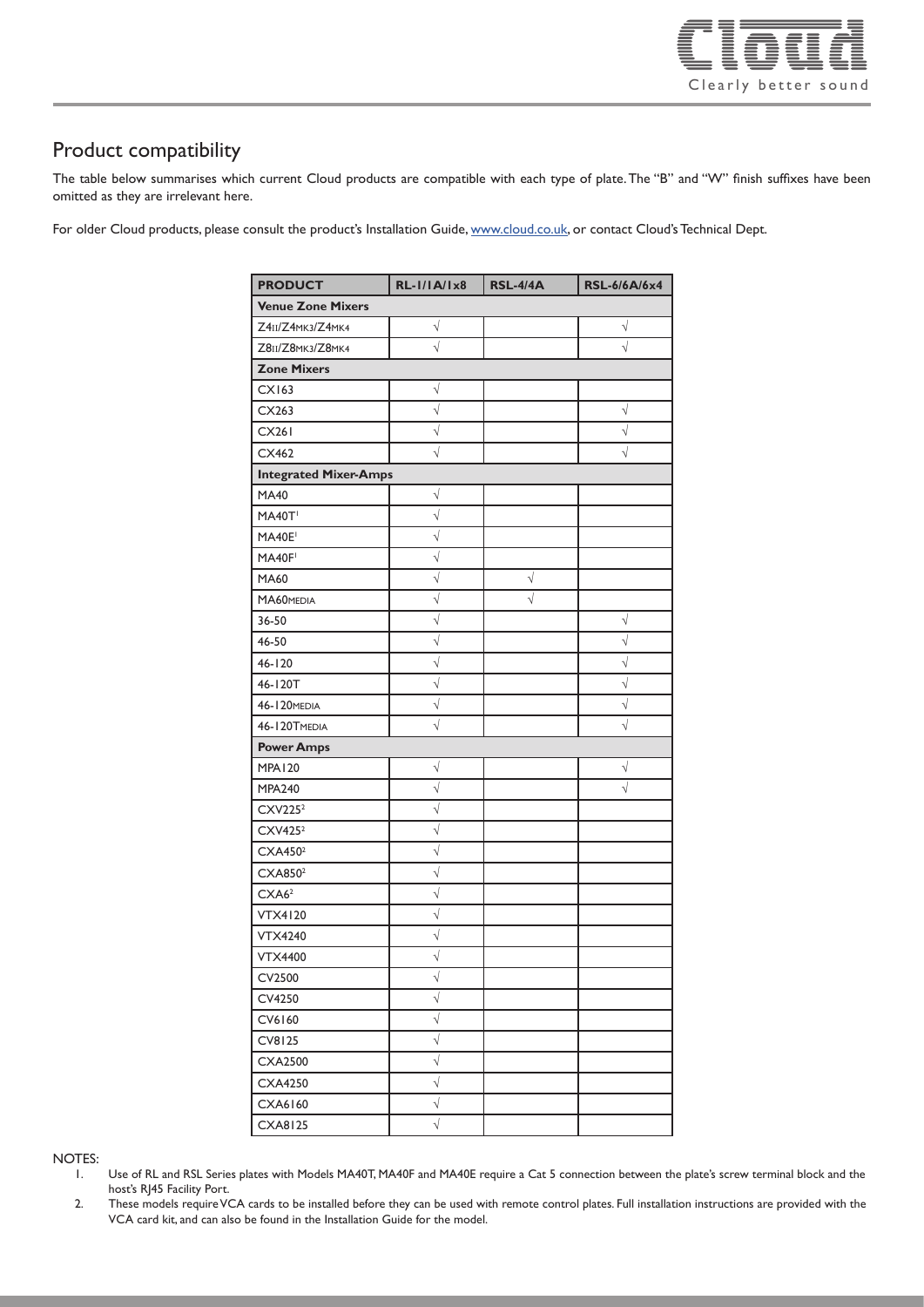

## **Dimensions**







85.8 mm<br> $3 \frac{3}{8}$ " 3 1 7 SOURCE SELECT



70 mm<br> $2 \frac{3}{4}$ " 70 mm<br> $2 \frac{3}{4}$ " 22.5 mm  $\leftarrow$  $\bullet$ . A 114.6 mm 4 33/64" 3 7 3 3 3 3 4 3 4 3 SOURCE SELECT <sup>4</sup> <sup>5</sup> <sup>6</sup>  $3.7 \pm 3.7$ RL-1A RL-1AB



26 mm



146 mm 5¾"  $\overline{z}$ ₽ 4 3 4 9 7 1 1 3  $Z1$   $Z2$ 85.8 mm 3 3 /8"  $3 \cdot 4$   $\begin{array}{ccc} 3 & 4 & \end{array}$   $\begin{array}{ccc} 1 & 2 & 5 & 7 \end{array}$ 4 7 1 2 9 4 7 8 4 2  $2 - 5$  1  $2 - 7$ 5 5 6 6 1 1  $Z3 \sim 24$ RSL-6x4



RL-1x8